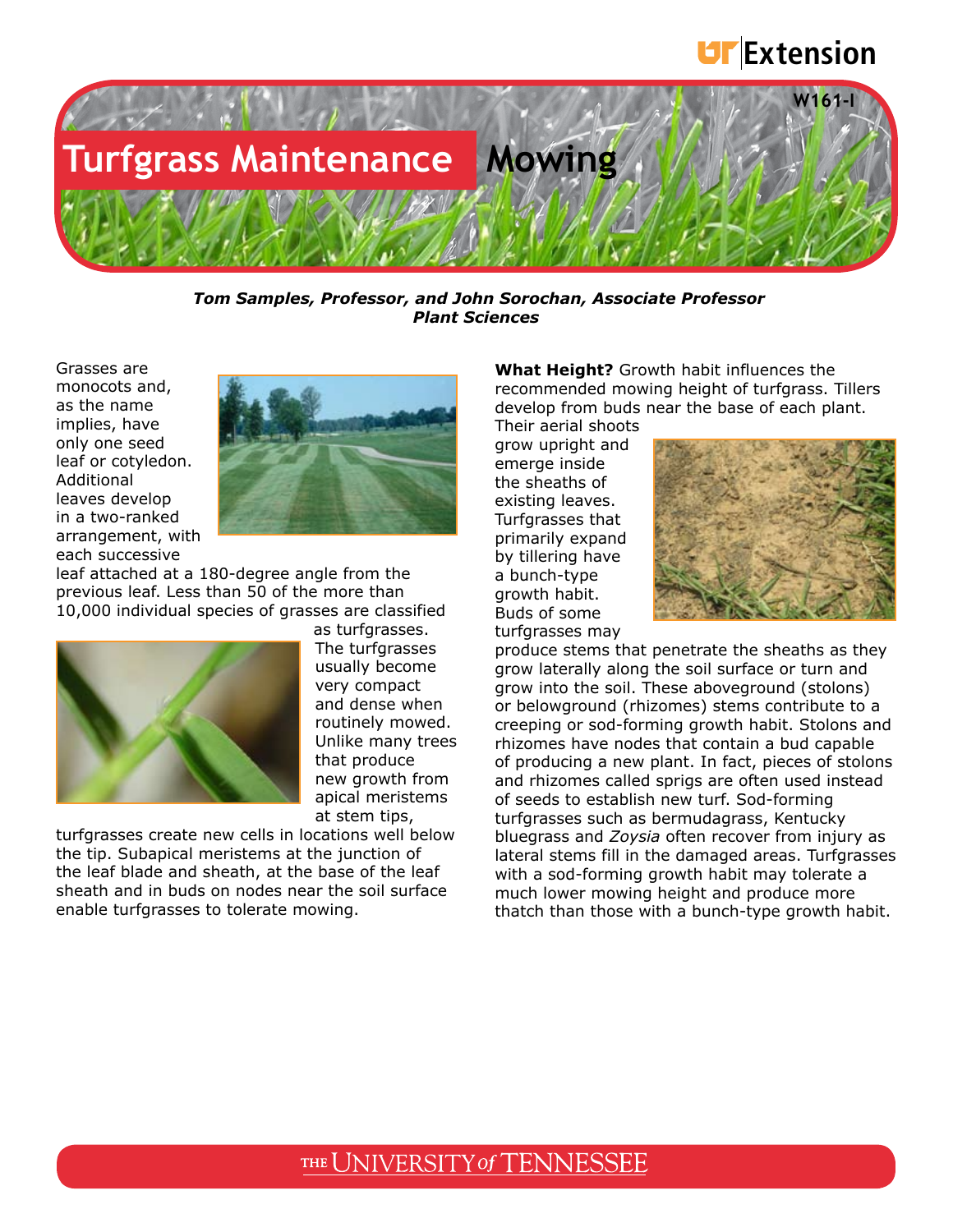## **The growth habit of several turfgrasses.**

| <b>Turfgrass Species</b> | <b>Growth Habit (lateral growth)</b>                                                                                                                         |  |
|--------------------------|--------------------------------------------------------------------------------------------------------------------------------------------------------------|--|
| Cool-Season              |                                                                                                                                                              |  |
| Chewings fescue          | Bunch (tillers); although the species has no rhizomes, it<br>may eventually form a fine-textured sod                                                         |  |
| Hard fescue              | Bunch (tillers)                                                                                                                                              |  |
| Kentucky bluegrass       | Creeping (rhizomes)                                                                                                                                          |  |
| Red fescue               | Creeping (rhizomes); aggressiveness of spreading varies<br>among subspecies                                                                                  |  |
| Tall fescue              | Bunch (tillers, short rhizomes); rhizomes of some<br>improved, turf-type varieties may be more aggressive<br>than others                                     |  |
| Warm-Season              |                                                                                                                                                              |  |
| Bermudagrass             | Creeping (stolons, rhizomes); the rate of lateral growth<br>of bermudagrass is often much more rapid than that of<br>centipedegrass and Zoysia               |  |
| Centipedegrass           | Creeping (stolons)                                                                                                                                           |  |
| St. Augustinegrass       | Creeping (stolons)                                                                                                                                           |  |
| Zoysia                   | Creeping (stolons, rhizomes); although their rate<br>of lateral growth is much slower than that of most<br>bermudagrasses, Zoysia may quickly produce thatch |  |

Each turfgrass has a preferred or optimum mowing height range. During cool weather, tall fescue is often maintained at a height of 2 to 3 inches.



Increasing the mowing height to 2½ to 3½ inches before hightemperature stress may help insulate soils from extreme high temperatures. Similarly, increasing the height of cut of bermudagrass, centipedegrass, St. Augustinegrass

and *Zoysia* before the first autumn frost may help these warm-season turfgrasses survive extreme low temperatures during winter dormancy. Higher mowing heights within the preferred mowing height range for a particular species favor the development of strong roots and rhizomes. Turfgrasses experience more stress as the mowing height is lowered. The width of leaves narrows, the root growth rate is slowed and rhizome growth is often limited in closely mowed turfs.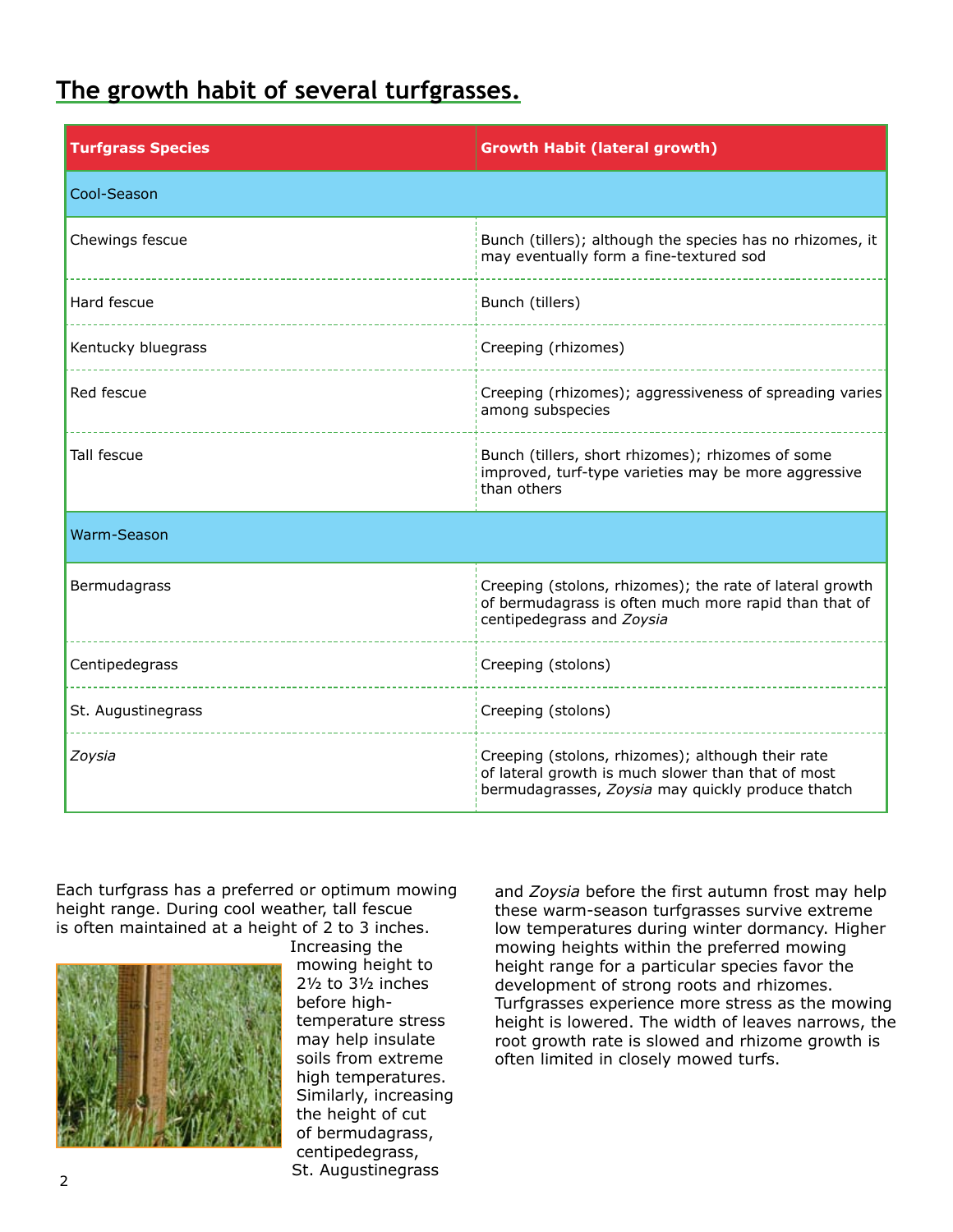### **The optimum mowing height range of several cool- and warm-season turfgrasses.**

| <b>Turfgrass</b>              | <b>Mowing Height (inches)</b> |                 |  |
|-------------------------------|-------------------------------|-----------------|--|
| Cool-Season                   | <b>Climatic Conditions</b>    |                 |  |
|                               | Cool / Humid                  | Hot / Dry       |  |
| Chewings fescue               | 1.0 to $2.0$                  | 1.5 to 3.0      |  |
| Creeping bentgrass (greens)   | $0.125 +$                     | $\leq 0.25$     |  |
| Hard fescue                   | 1.0 to 2.0                    | 1.5 to 3.0      |  |
| Kentucky bluegrass            | 1.5 to 2.25                   | $2.25$ to $3.0$ |  |
| Red fescue                    | 1.0 to 2.0                    | 1.5 to 3.0      |  |
| Tall fescue                   | $2.0 \text{ to } 3.0$         | 2.5 to 3.5      |  |
| Warm-Season                   | <b>Climatic Conditions</b>    |                 |  |
|                               | Warm / Moist                  | Cold / Dry      |  |
| Bermudagrass, common          | $1$ to $2$                    | 1.75 to 3       |  |
| Bermudagrass, hybrid          | 0.75 to 1.5                   | $1.25$ to $2$   |  |
| Bermudagrass, hybrid (greens) | $\leq 0.25$                   | $0.125 +$       |  |
| Centipedegrass                | $1$ to $2$                    | $1.5$ to $3$    |  |
| St. Augustinegrass            | $2$ to $3$                    | $3$ to 4        |  |
| Zoysia                        | 0.75 to 1.5                   | 1.25 to 2       |  |

**How Often?** For healthy turf, practice the onethird rule. Instead of mowing according to a preset

schedule each week, mow based on the actual height of plants. Remove no more than one-third of the leaves each time. Repeatedly scalping plants



back to their original height most often results in a weak and weedy turf. If the turf is excessively tall, gradually reduce the height of cut for several mowings until, once again, reaching the intended mowing height. Golf greens are often mowed once each day during the growing season and clippings are collected and removed.

**What About Clippings?** Actively growing turfgrasses and their clippings contain essential mineral nutrients and at least 70 percent water. Clippings dehydrate quickly and nutrients are recycled as they decompose. Mow frequently